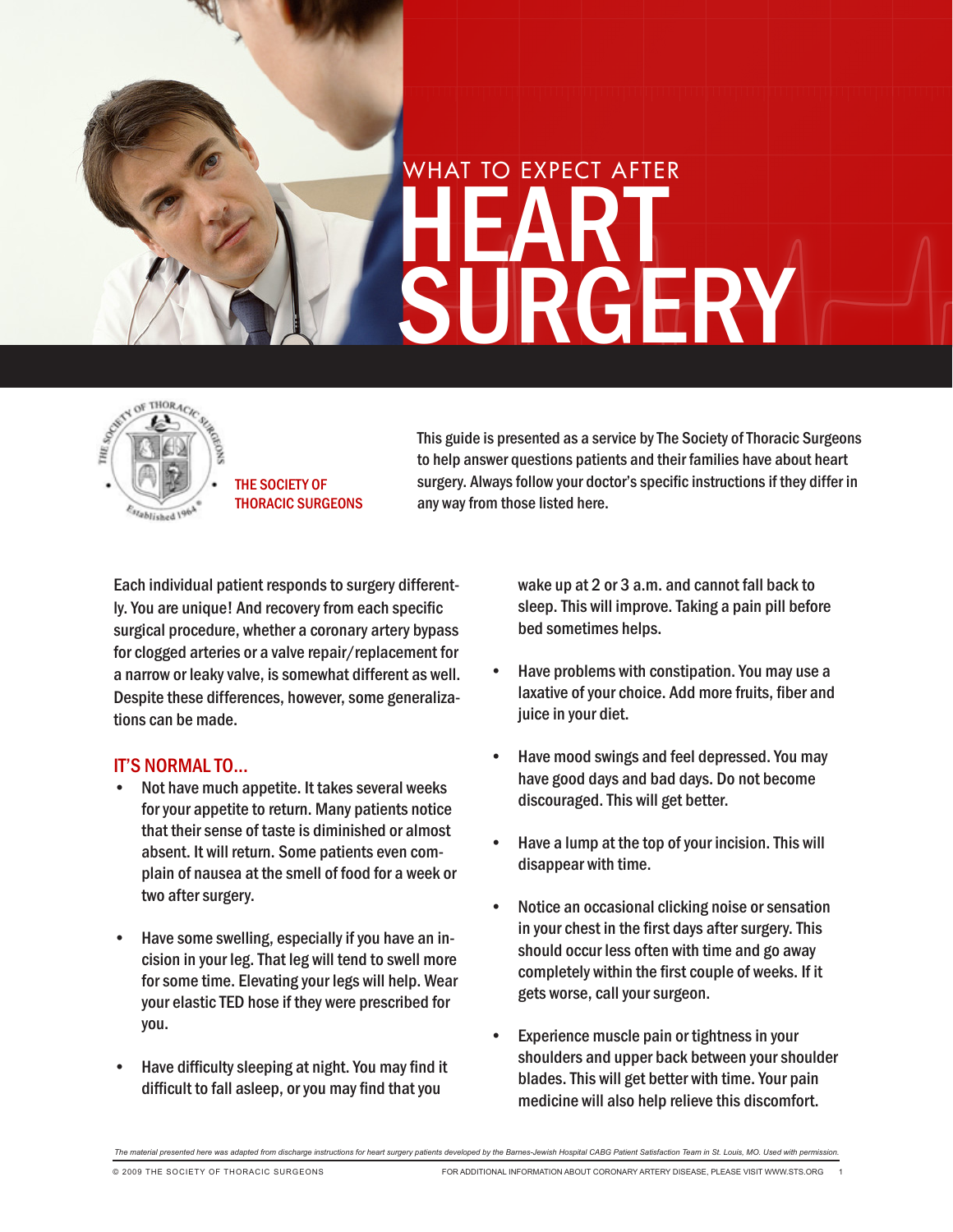It takes four to six weeks to start feeling better. Remember to take all medication as prescribed by your doctor. If an artery in your chest, called the mammary artery, was used during your surgery, you may experience numbness to the left of your incision. This is normal. If you have steri-strips on your incision, you may remove any that have not already fallen off after one week. Follow the exercise program given to you by your physical therapist in the hospital.

## Care of your incision:

While in the hospital, follow your doctor's instructions. After discharge, most surgeons would agree that it is safe to wash your incisions daily (directly over the tapes) with mild soap and warm water. Avoid vigorous scrubbing. The tapes may even fall off on their own. Any remaining tapes can be removed seven days after discharge. You might go home with staples in your leg. The visiting nurse will remove the staples as ordered by your physician. Because incisions sunburn easily, be sure to protect them from overexposure to sunlight during the first year after surgery. The scar will pigment more (be darker) if exposed to the sun. Do not apply any lotions, creams, oils, or powders to your incisions unless prescribed by your cardiac surgeon.

Check your incisions daily. Notify your doctor if you notice any of the following:

- Increased tenderness of the incision line
- Increased redness or swelling around the edges of the incision line
- Any drainage from the incision line
- A persistent fever

## Care of your surgical leg:

If your surgery involved taking a bypass graft from your leg, follow these guidelines:

- Care for your leg incision as described above.
- Avoid crossing your legs because this impairs circulation.
- Avoid sitting in one position or standing for prolonged periods of time.
- Elevate your leg on a stool or coffee table when sitting. You can also lie on a couch and elevate your leg on the arm of the couch.
- Check your leg daily for swelling. The swelling should decrease when you elevate your leg, but it might recur when you stand. If you continue to have leg swelling or it becomes worse, notify your doctor.
- If elastic stockings (TED HOSE) were prescribed for you, wear the elastic stockings while you are up for at least two weeks after discharge. The stockings help decrease swelling, especially if you have a leg incision.
- Remove your stockings at bedtime. Wash the stockings with mild soap and water, and dry them on a line.

## MEDICINES:

The doctor will give you prescriptions before you leave the hospital. It is important to have your insurance cards with you to help speed up the filling of your prescriptions. Take the medicine exactly as your doctor prescribes. Keep a current list of your medicines, dosages, and times to be taken in your wallet or purse. Do not take other medication without telling your doctor. Additional information about your medicines will be provided by your nurse or pharmacist before you are discharged.

### SIDE EFFECTS:

It is important to understand that medicines can cause side effects. If you have any of the following side effects from medication, you should call your physician's office.

- Excessive nausea, diarrhea, constipation, or stomach pain
- **Vomiting**
- Dizzy or lightheaded when standing
- **Confusion**
- Tingling in hands and feet
- Extremely slow or fast pulse
- Skin rash
- Unusual bruising or bleeding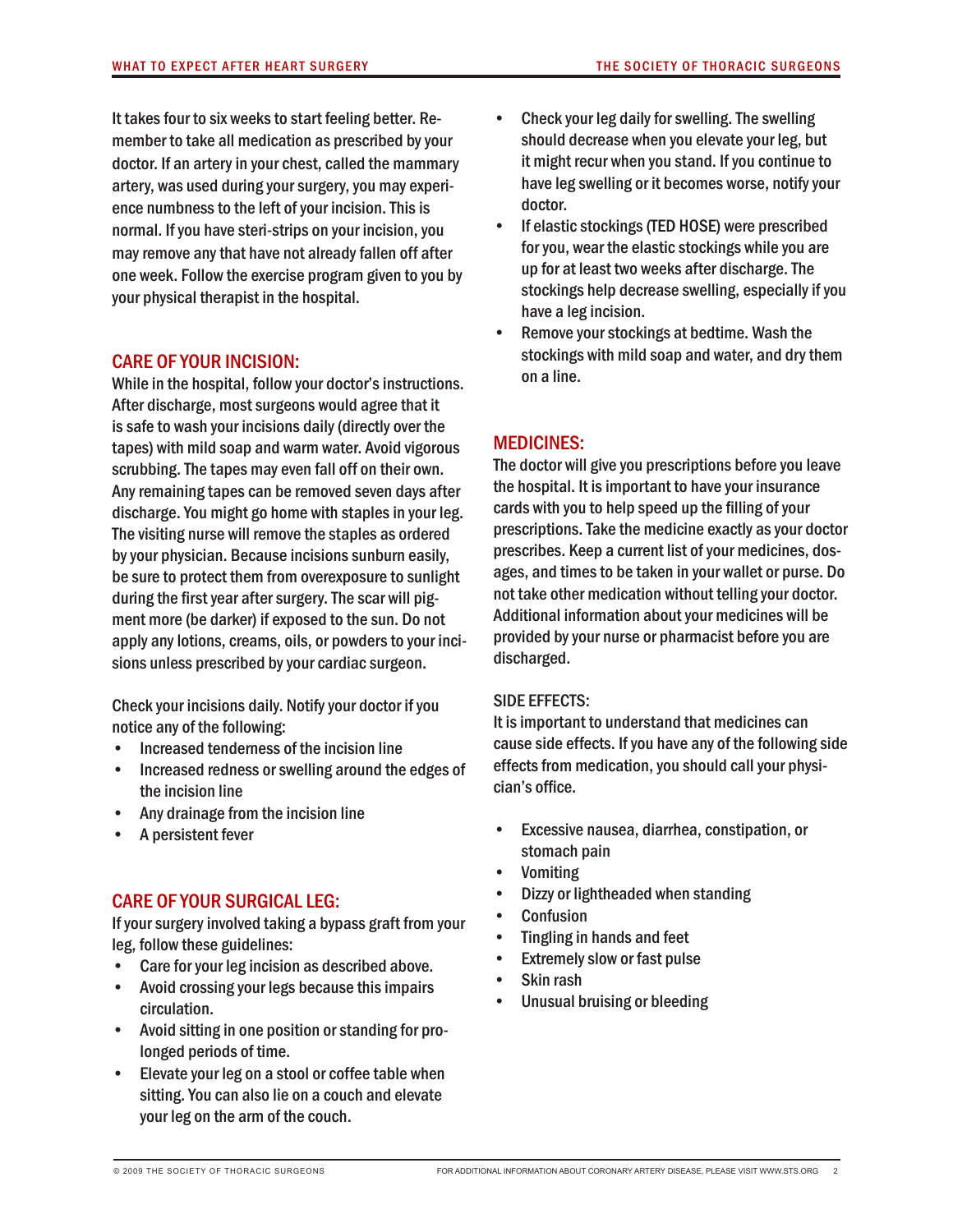$\Gamma$ 

# Cardiac surgery discharge

SYMPTOMS **CONSTRAINING** 

| <b>Bright red stool</b>                                                                         | Acute gout flare-up                                                                                                                                                           |  |  |
|-------------------------------------------------------------------------------------------------|-------------------------------------------------------------------------------------------------------------------------------------------------------------------------------|--|--|
| Chest pain (angina-like) similar to pre-op                                                      | Elevated temperature more than 100.0 F or 38.0 C<br>two times within 24 hours                                                                                                 |  |  |
| Chills or fever                                                                                 | <b>Extreme fatigue</b>                                                                                                                                                        |  |  |
| Coughing up bright red blood                                                                    | Pain in calf that becomes worse when pointing toe<br>up to head                                                                                                               |  |  |
| <b>Fainting spells</b>                                                                          |                                                                                                                                                                               |  |  |
|                                                                                                 | Persistent bleeding or oozing from incisions                                                                                                                                  |  |  |
| Heart rate faster than 150 beats/minute with<br>shortness of breath or new irregular heart rate | Sharp pain when taking in deep breath                                                                                                                                         |  |  |
| New onset of nausea, vomiting or diarrhea                                                       | Skin rash                                                                                                                                                                     |  |  |
| Severe abdominal pain                                                                           | Urinary tract infection: frequent urination, burning<br>with urination, urgency with urination, bloody urine<br>Weight gain of more than one to two pounds within<br>24 hours |  |  |
| Shortness of breath not relieved by rest                                                        |                                                                                                                                                                               |  |  |

Worsening ankle swelling or leg pain

Worsening shortness of breath

## NEEDS IMMEDIATE ATTENTION Go to the Local Emergency Room or Call 911

Sudden numbness or weakness in arms or leg

Sudden, severe headache

URGENT PROBLEMS Call Local Doctor

| CALL THE CLINICAL NURSE SPECIALIST/CASE MANAGER WITH QUESTIONS RELATED TO:                                                                           |                               |                                            |  |  |  |
|------------------------------------------------------------------------------------------------------------------------------------------------------|-------------------------------|--------------------------------------------|--|--|--|
| Helpful community services or agencies                                                                                                               | Incisional care               | Postoperative recovery                     |  |  |  |
| <b>Discharge instructions</b>                                                                                                                        | Home health care              | Questions related to surgery               |  |  |  |
| Draining or reddened wounds                                                                                                                          | <b>Management of symptoms</b> |                                            |  |  |  |
| WHAT YOUR DOCTOR/NURSE MIGHT ASK IF YOU CALL:                                                                                                        |                               |                                            |  |  |  |
| How long have you had these symptoms?                                                                                                                |                               | What medications are you currently taking? |  |  |  |
| What was the date of your hospital discharge?                                                                                                        |                               | Does the visiting nurse come to see you?   |  |  |  |
| Regarding incisional drainage: color of drainage, does it have an odor, how long has it been draining, is the drain-<br>age getting better or worse? |                               |                                            |  |  |  |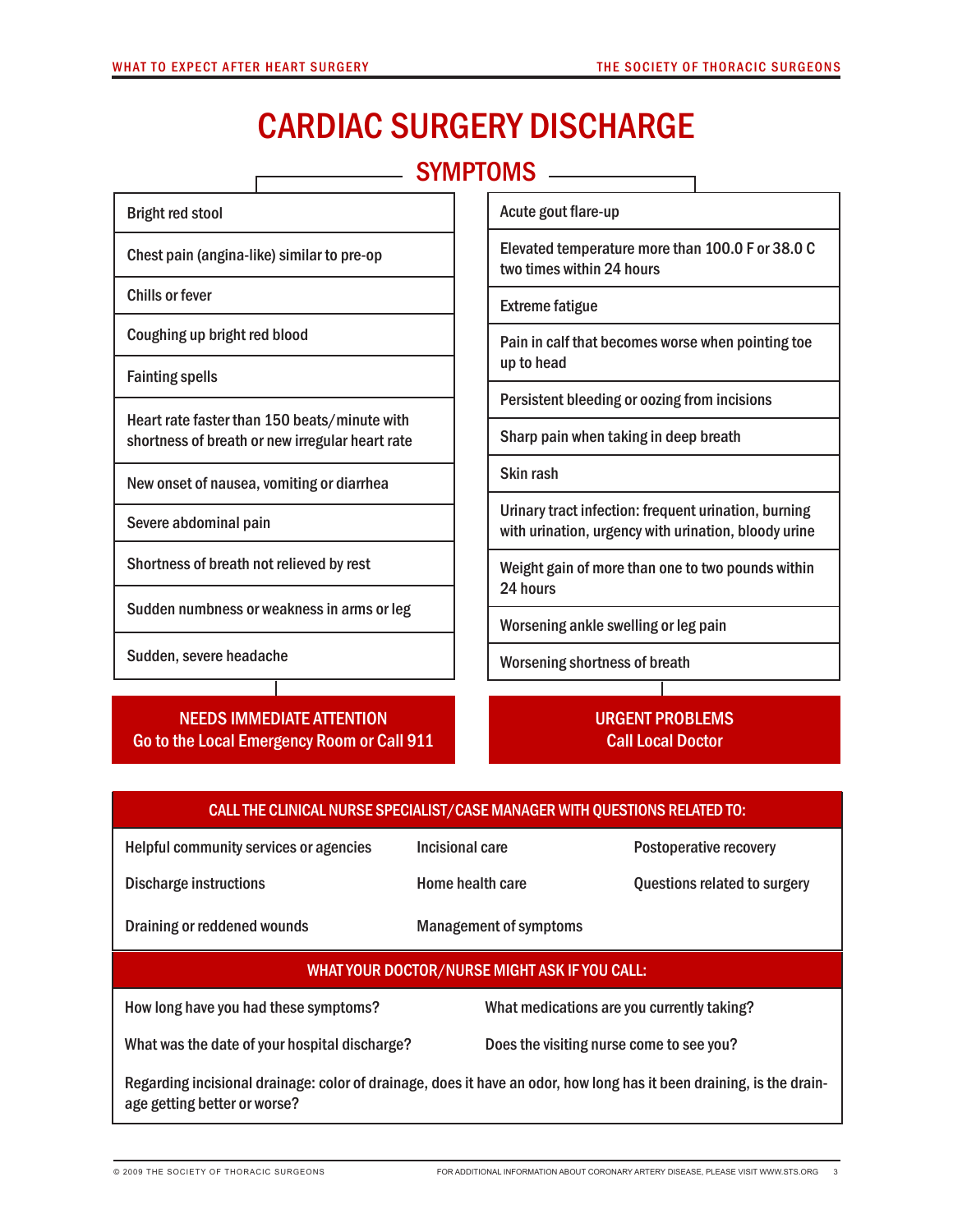### **ACTIVITY**

Stop any activity immediately if you feel short of breath, notice irregular heart beats, feel faint or dizzy, or have chest pain. Rest until the symptoms subside. If they do not subside within 20 minutes, notify your doctor.

Showers: You can take showers after your pacing wires and staples are out. Avoid soaking in baths until your incisions are healed. Avoid extremely hot water.

Dress: Wear comfortable, loose fitting clothes that do not put undue pressure on your incisions.

Rest: You need a balance of rest and exercise for your recovery. Plan to rest between activities and to take short naps as necessary. Resting also includes sitting quietly for 20-30 minutes. Rest 30 minutes after meals before exercising.

Walking: This is one of the best forms of exercise because it increases circulation throughout the body and to the heart muscle. It is important to increase your activity gradually. Walk at your own pace. Stop and rest if you get tired. Each person progresses at a different rate after heart surgery. Physical therapists will provide you with an individual plan for exercise before your discharge. It is important to pace your activities throughout the day. Do not try to do too many things at one time. In poor weather, lower than 40 degrees or above 80 degrees, you can walk at indoor shopping malls. In cold weather, wear a scarf or mask around your mouth and nose.

Stairs: Unless your doctor tells you differently, you can climb stairs. Take them at a slow pace. Stop and rest if you tire. When using the handrail, do not pull yourself up with your arms. Use your legs.

Sexual: You can resume sexual relations when you feel comfortable. For many people this is about two to four weeks after discharge unless instructed differently by your doctor. Please ask your nurse for more detailed information, if needed.

Driving: You can ride as a passenger in a car at any time. Avoid driving, outdoor bicycling, or motorcycle riding for six weeks after surgery. This time period is recommended to allow your breastbone (sternum) to heal. Your movements might also be limited and slow before the six weeks are up. When traveling, be sure to get out of the car every two hours and walk around for a few minutes.

Lifting: You should not put too much strain on your sternum while it is healing. Avoid lifting, pushing, or pulling anything heavier than 10 pounds for six weeks after surgery. This includes carrying children, groceries, suitcases, mowing the grass, vacuuming, and moving furniture. Don't hold your breath during any activity, especially when lifting anything or when using the rest room.

Work: Most patients will begin to feel like returning to light work six to 12 weeks after surgery. Check with your surgeon before returning to work.

Visitors: Limit your visitors for the first couple of weeks. If you get tired, excuse yourself and lie down. Your visitors will understand.

### exercise guidelines:

Stop any exercise if you experience shortness of breath, dizziness, leg cramping, unusual fatigue, and/or chest pain (angina). Notify your doctor if these symptoms persist.

If your post-exercise pulse rate is more than 30 beats faster than your resting pulse rate you have exercised too hard.

In order to correct these conditions, you will need to modify your next exercise session.

### Pulse assessment:

Monitoring your pulse rate helps to keep your activities within a safe heart rate range. To take your pulse, place your index and middle fingers on the lower part of your thumb, then slide your fingers down to your wrist. If you do not feel the pulse, try moving your fingers over a little bit in the same area. Once you can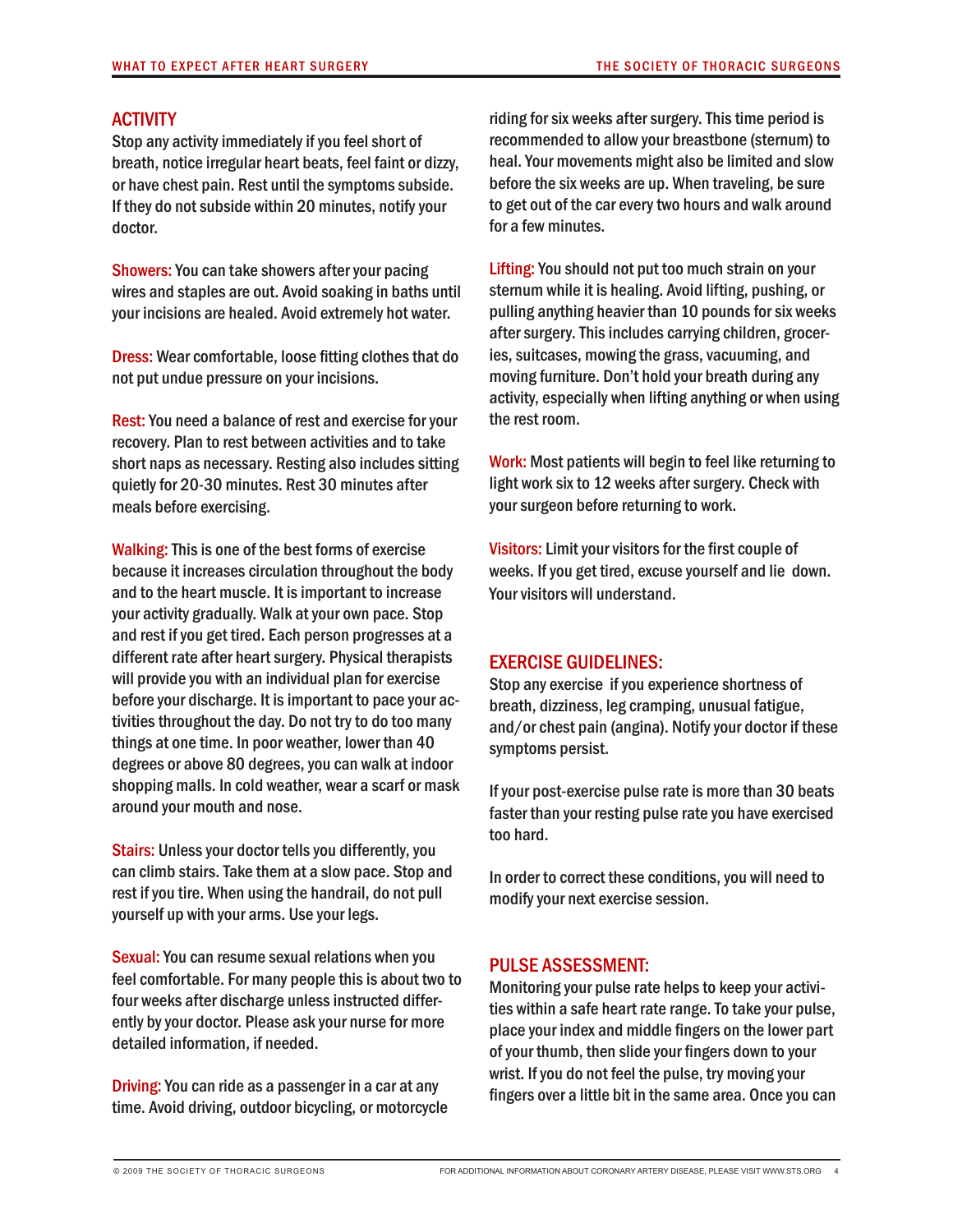# When to resume usual activities

| <b>FIRST 6 WEEKS</b>                                                                  | <b>AFTER 6 WEEKS</b>                                                                 | <b>AFTER 3 MONTHS</b>                                                                    |
|---------------------------------------------------------------------------------------|--------------------------------------------------------------------------------------|------------------------------------------------------------------------------------------|
| Light houskeeping (dusting,<br>setting the table, washing<br>dishes, folding clothes) | Continue activities of first six<br>weeks (but you may be able<br>to tolerate more). | Continue activities of one to<br>three months (but you may<br>be able to tolerate more). |
| <b>Light gardening (potting</b><br>plants, trimming flowers)                          | Return to work part-time if<br>your job does not require                             | <b>Heavy housework (scrubbing</b><br>floors)                                             |
| Needlework, reading                                                                   | lifting, and returning is ap-<br>proved by your surgeon                              |                                                                                          |
| <b>Cooking meals</b>                                                                  |                                                                                      | <b>Heavy gardening (shoveling</b>                                                        |
| <b>Climbing stairs</b>                                                                | Heavy housework (vacuum-<br>ing, sweeping, laundry)                                  | snow, digging)                                                                           |
| Small mechanical jobs                                                                 | <b>Heavy gardening (mowing</b>                                                       | Sports: football, soccer,<br>softball, baseball, tennis,                                 |
| <b>Shopping</b>                                                                       | lawn, raking leaves)                                                                 | bowling, golfing, swimming,                                                              |
| Attending sports events,                                                              | Ironing                                                                              | water skiing, skydiving,<br>hunting                                                      |
| church, movies, and restau-<br>rants                                                  | <b>Business or recreational</b><br>travel                                            |                                                                                          |
| Passenger in car                                                                      | Fishing, boating                                                                     | Jogging, bicycling, weight-<br>lifting, push-ups                                         |
| Walking, treadmill, station-<br>ary bike                                              | Light aerobics (no weights)                                                          |                                                                                          |
| Shampooing hair                                                                       | Walking dog on leash                                                                 | Motorcycle riding                                                                        |
| Playing cards/games                                                                   | Driving a small car or truck                                                         |                                                                                          |

Keep in mind that all of these activities need to be in the 10 pound weight limit or less until six weeks after surgery.

feel the pulse, count it for 15 seconds and multiply by four. This will tell you how many times your heart is beating in one minute. Your doctor or their nurse can help you find your pulse if you have difficulty.

## cardiac rehabilitation:

Cardiac rehabilitation is a way for people who have had bypass, valve replacement, transplant, or other cardiac surgical procedures to get going again. A team of physicians, nurses, exercise physiologists and nutritionists will help you feel well again by leading you through a rehab program designed to fit your needs. There are four phases of cardiac rehabilitation.

## PHASE 1

Phase I begins early after a cardiac event, while you are still in the hospital. This phase usually includes light supervised exercise such as walking the halls and stair climbing. Additional education is provided by hospital nurses and physical therapists. You should ask the hospital staff about risk factors, diet, medication instruction, sexual activity, exercise and normal life at home.